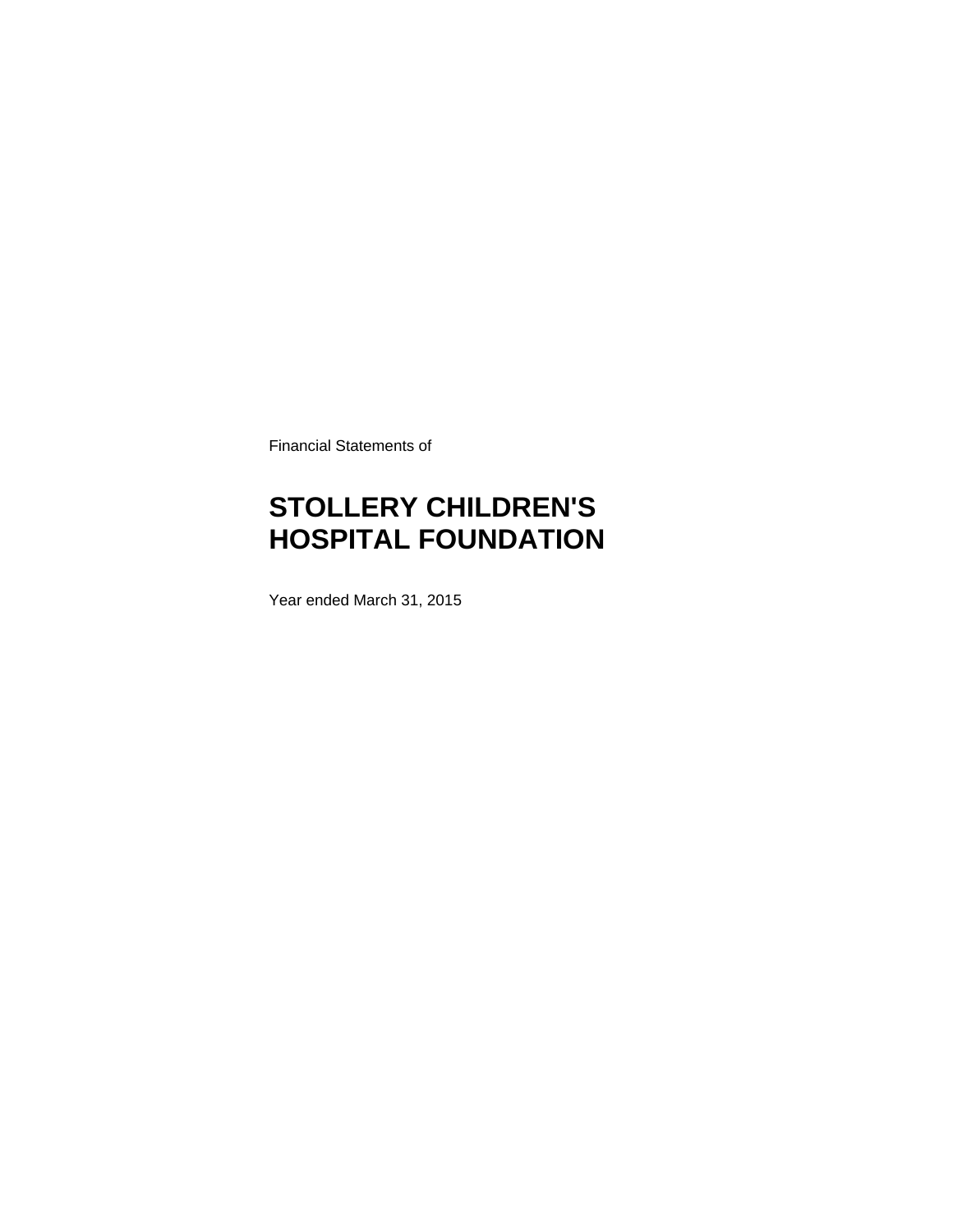

**KPMG LLP Chartered Accountants**  10125 – 102 Street Edmonton AB T5J 3V8 Canada

Telephone (780) 429-7300 Fax Internet

(780) 429-7379 www.kpmg.ca

### **INDEPENDENT AUDITORS' REPORT**

To the Board of Trustees of the Stollery Children's Hospital Foundation

We have audited the accompanying financial statements of the Stollery Children's Hospital Foundation, which comprise the statement of financial position as at March 31, 2015, the statements of operations, changes in net assets and cash flows for the year then ended, and notes, comprising a summary of significant accounting policies and other explanatory information.

#### *Management's Responsibility for the Financial Statements*

Management is responsible for the preparation and fair presentation of these financial statements in accordance with Canadian accounting standards for not-for-profit organizations, and for such internal control as management determines is necessary to enable the preparation of financial statements that are free from material misstatement, whether due to fraud or error.

#### *Auditors' Responsibility*

Our responsibility is to express an opinion on these financial statements based on our audit. We conducted our audit in accordance with Canadian generally accepted auditing standards. Those standards require that we comply with ethical requirements and plan and perform the audit to obtain reasonable assurance about whether the financial statements are free from material misstatement.

An audit involves performing procedures to obtain audit evidence about the amounts and disclosures in the financial statements. The procedures selected depend on our judgment, including the assessment of the risks of material misstatement of the financial statements, whether due to fraud or error. In making those risk assessments, we consider internal control relevant to the entity's preparation and fair presentation of the financial statements in order to design audit procedures that are appropriate in the circumstances, but not for the purpose of expressing an opinion on the effectiveness of the entity's internal control. An audit also includes evaluating the appropriateness of accounting policies used and the reasonableness of accounting estimates made by management, as well as evaluating the overall presentation of the financial statements.

We believe that the audit evidence we have obtained is sufficient and appropriate to provide a basis for our audit opinion.

KPMG LLP is a Canadian limited liability partnership and a member firm of the KPMG network of independent member firms affiliated with KPMG International Cooperative ("KPMG International"), a Swiss entity. KPMG Canada provides services to KPMG LLP.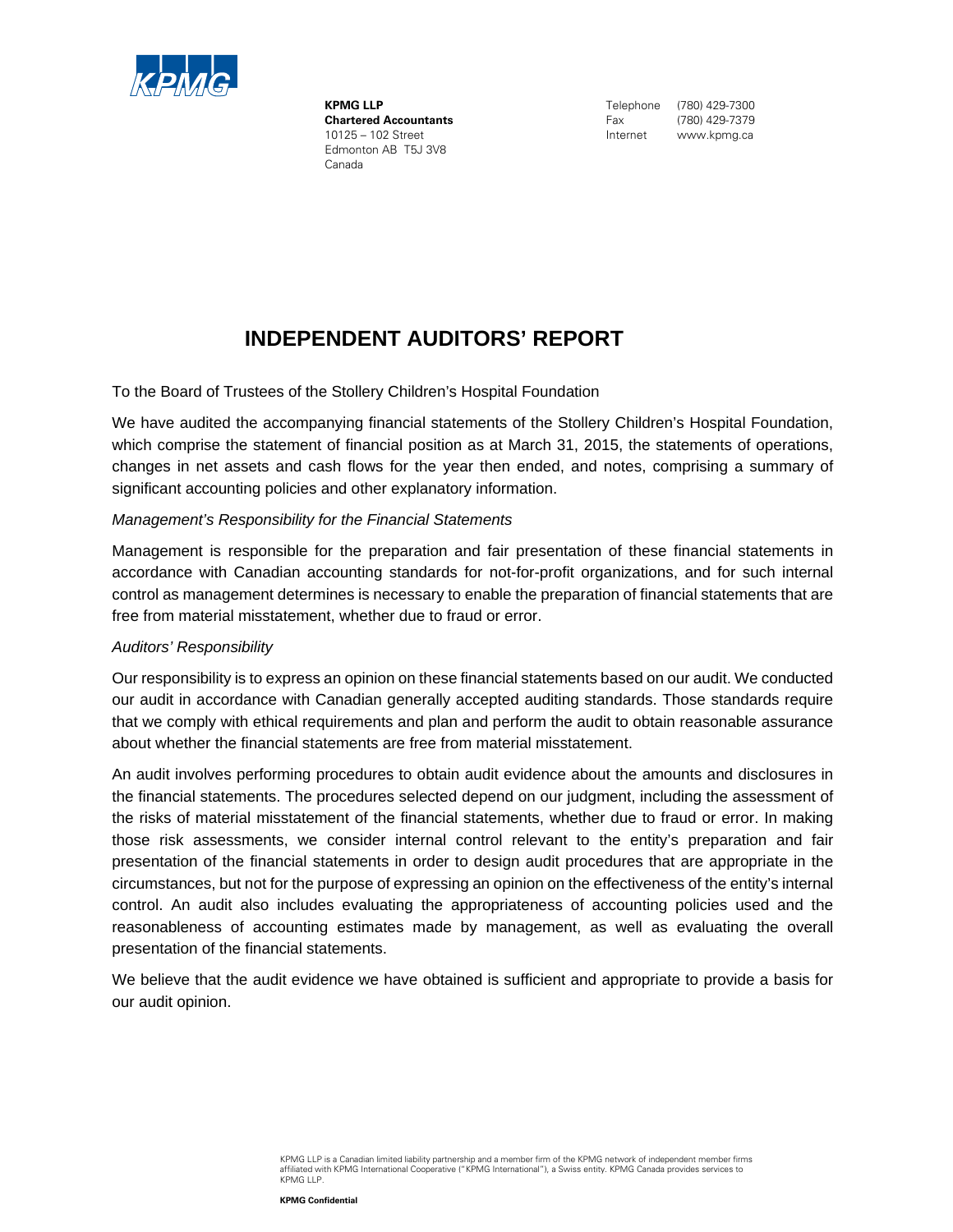

#### *Opinion*

In our opinion, the financial statements present fairly, in all material respects, the financial position of the Stollery Children's Hospital Foundation as at March 31, 2015, and its results of operations and its cash flows for the year then ended in accordance with Canadian accounting standards for not-for-profit organizations**.** 

 $KPMG$  14P

Chartered Accountants

June 9, 2015 Edmonton, Canada

KPMG LLP is a Canadian limited liability partnership and a member firm of the KPMG network of independent member firms affiliated with KPMG International Cooperative ("KPMG International"), a Swiss entity. KPMG Canada provides services to KPMG LLP.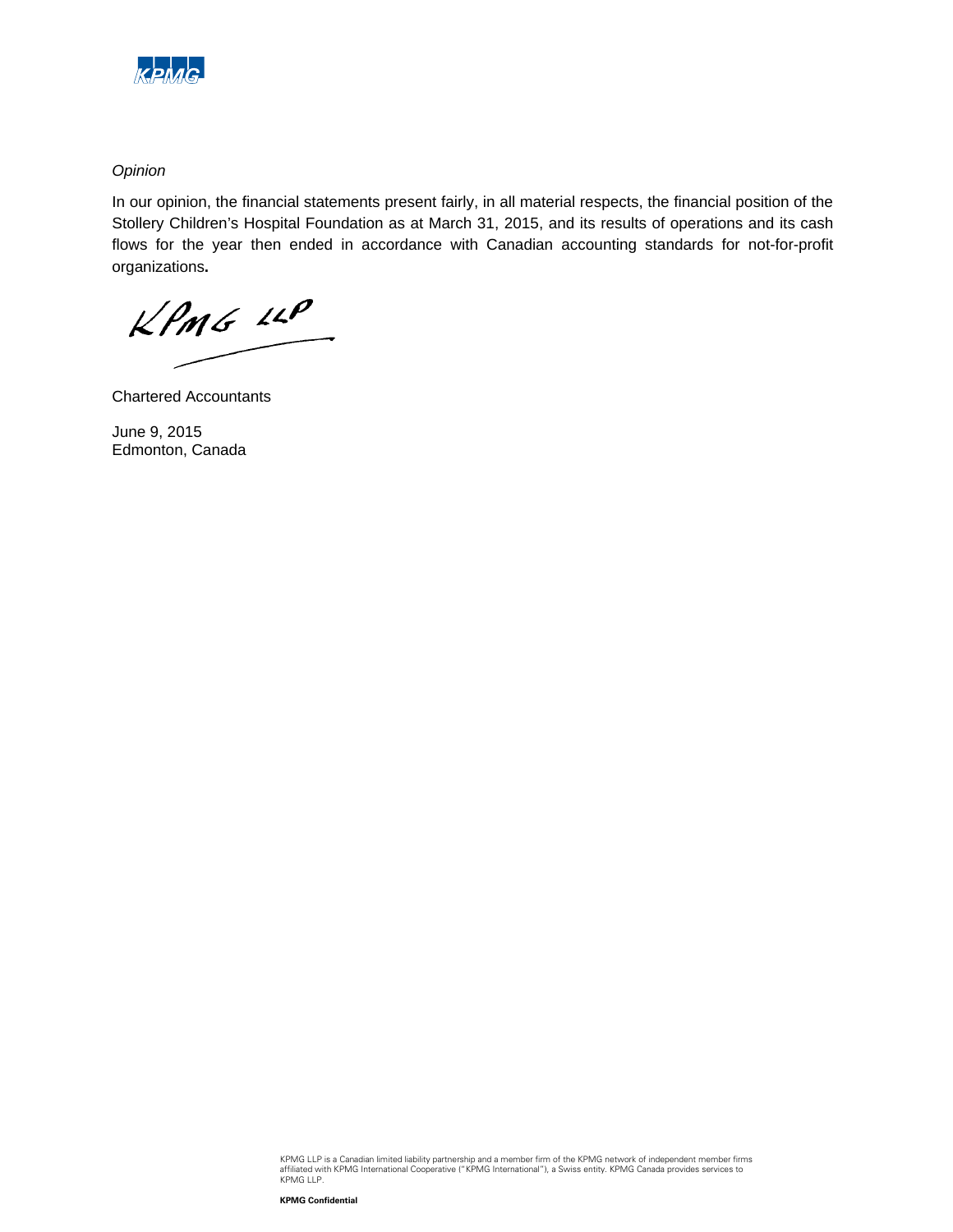Financial Statements

Year ended March 31, 2015

| <b>Financial Statements</b>                          |    |
|------------------------------------------------------|----|
| <b>Statement of Financial Position</b>               |    |
| Statement of Operations and Changes in Fund Balances | 2  |
| <b>Statement of Cash Flows</b>                       | 3  |
| Notes to Financial Statements                        | 4  |
| Schedule A - Investment Income                       | 13 |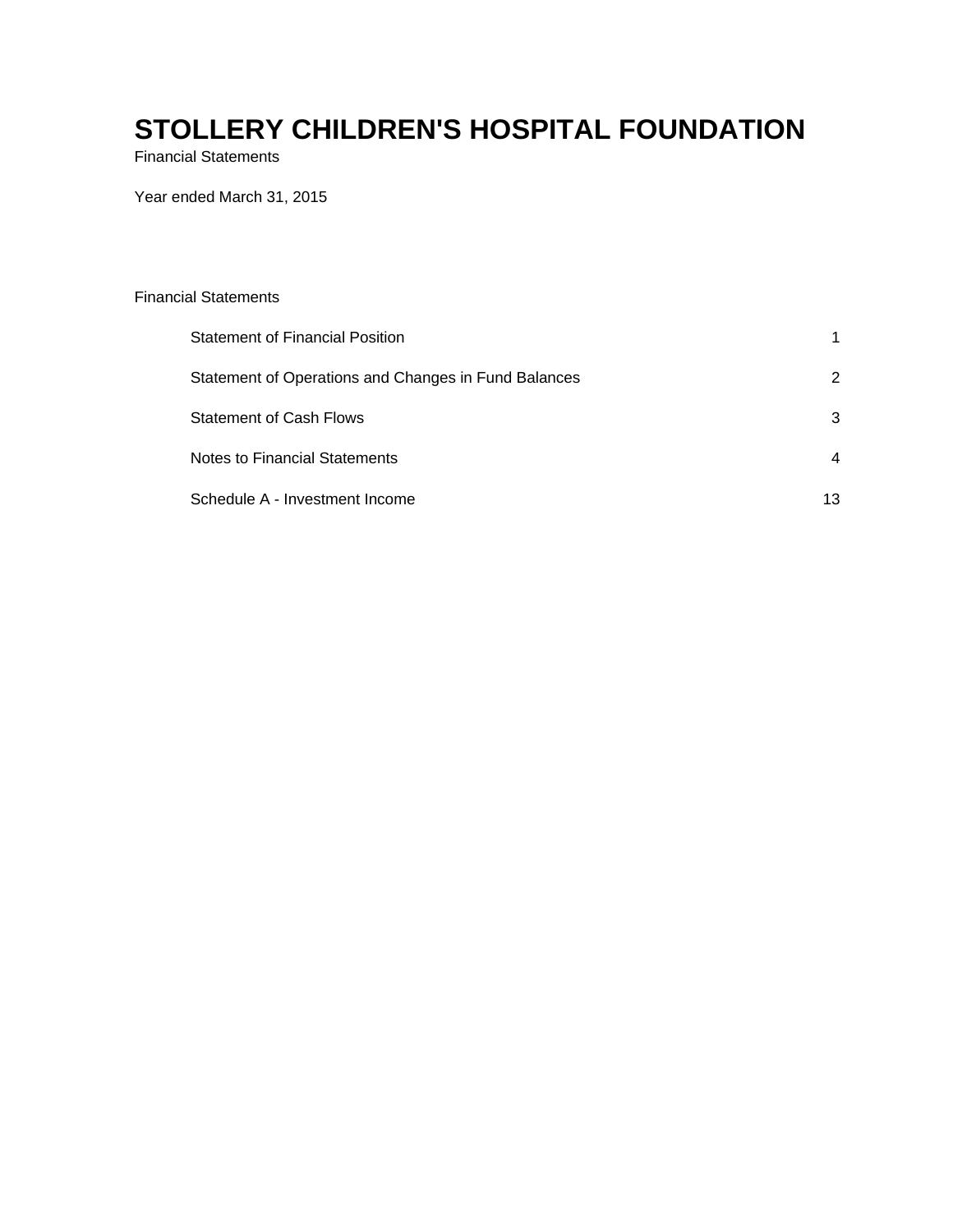**Statement of Financial Position** 

March 31, 2015, with comparative information for 2014

|                                                   | 2015             | 2014             |
|---------------------------------------------------|------------------|------------------|
| <b>Assets</b>                                     |                  |                  |
| Current assets:                                   |                  |                  |
| Cash                                              | \$<br>11,815,001 | \$<br>14,421,513 |
| Accounts receivable                               | 308,182          | 555,691          |
| Prepaid expenses                                  | 64,939           | 171,917          |
| Inventory                                         | 102,762          | 73,063           |
|                                                   | 12,290,884       | 15,222,184       |
| Long term receivable                              | 367,816          | 363,311          |
| Portfolio investments (note 2)                    | 42,066,967       | 34,270,059       |
| Capital assets (note 3)                           | 111,834          | 69,115           |
|                                                   | \$<br>54,837,501 | \$<br>49,924,669 |
| <b>Liabilities and Fund Balances</b>              |                  |                  |
| Current liabilities:                              |                  |                  |
| Accounts payable and accrued liabilities (note 6) | \$<br>1,180,078  | \$<br>1,933,389  |
| Deferred revenue                                  | 60,500           | 196,763          |
|                                                   | 1,240,578        | 2,130,152        |
| Fund balances:                                    |                  |                  |
| <b>Externally restricted</b>                      | 9,772,748        | 9,863,310        |
| Internally restricted                             | 21,197,056       | 18,325,365       |
| Unrestricted                                      | 22,627,119       | 19,605,842       |
|                                                   | 53,596,923       | 47,794,517       |
| Commitments (note 4)                              |                  |                  |
|                                                   | \$<br>54,837,501 | \$<br>49,924,669 |

See accompanying notes to financial statements.

On behalfof the Board of Trustees: kudy

Chair

Chair of Finance and Audit Committee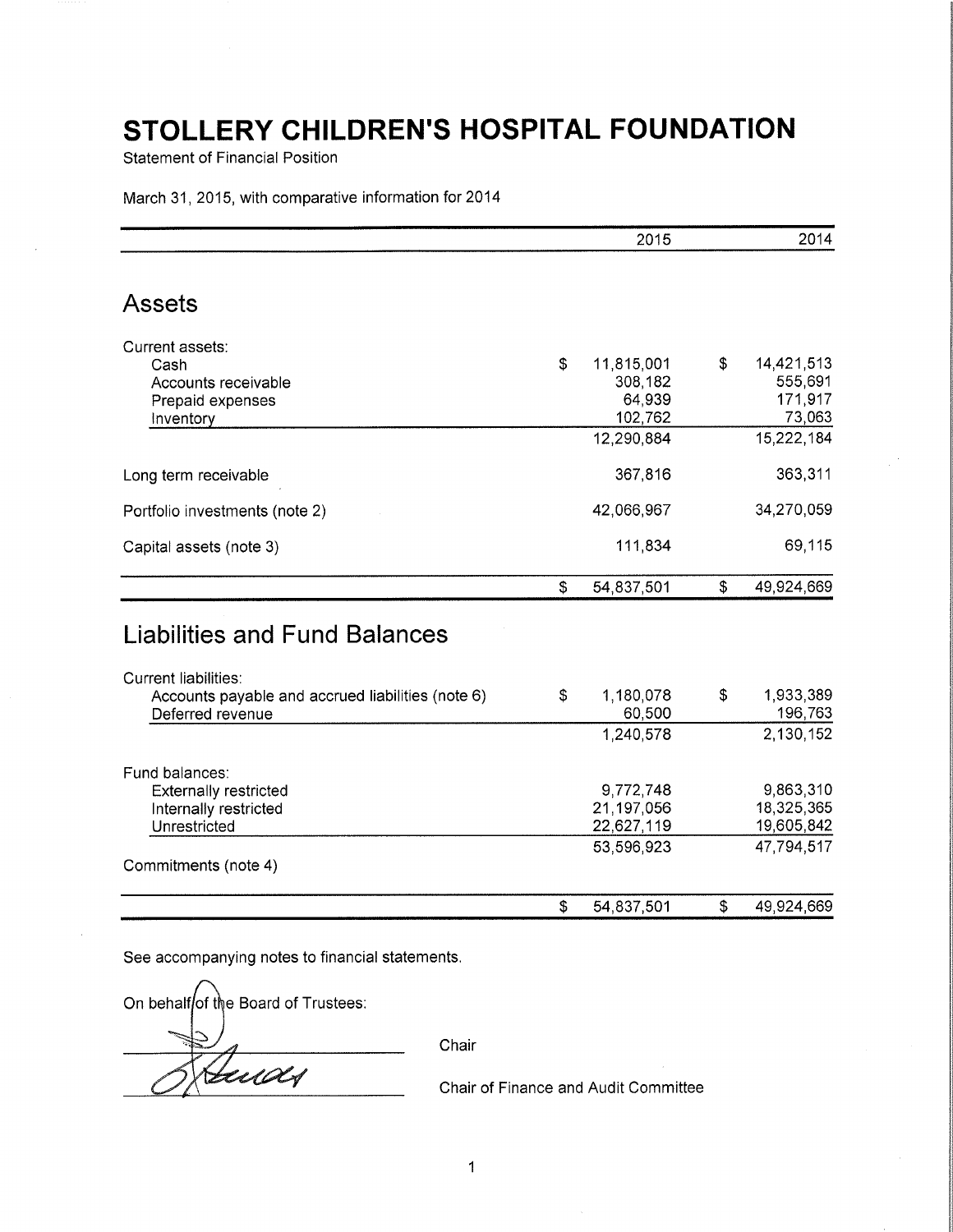Statement of Operations and Changes in Fund Balances

Year ended March 31, 2015, with comparative information for 2014

|                                                   | Externally<br>Internally |                  | Unrestricted     | Total         | Total             |
|---------------------------------------------------|--------------------------|------------------|------------------|---------------|-------------------|
|                                                   | restricted fund          | restricted fund  | fund             | 2015          | 2014              |
| Revenue:                                          |                          |                  |                  |               |                   |
| Fundraising projects and contributions            | \$<br>3,881,331          | \$               | 16,998,395<br>S. | \$ 20,879,726 | 19,917,100<br>\$. |
| Investment income (Schedule A)                    |                          |                  | 3,164,420        | 3,164,420     | 2,901,167         |
| Merchandising                                     |                          |                  | 342,783          | 342,783       | 323,830           |
|                                                   | 3,881,331                |                  | 20,505,598       | 24,386,929    | 23,142,097        |
| Expenditures:                                     |                          |                  |                  |               |                   |
| Fundraising                                       |                          |                  | 5,116,547        | 5,116,547     | 4,098,906         |
| Administration                                    |                          |                  | 2,195,812        | 2,195,812     | 1,943,969         |
| Merchandising                                     |                          |                  | 274,962          | 274,962       | 367,082           |
|                                                   |                          | $\blacksquare$   | 7,587,321        | 7,587,321     | 6,409,957         |
| Excess of revenue over expenditures before grants | 3,881,331                |                  | 12,918,277       | 16,799,608    | 16,732,140        |
| Grants to the Stollery Children's Hospital        | 3,971,893                | 7,025,309        |                  | 10,997,202    | 9,002,022         |
| Excess (deficiency) of revenue over expenditures  | (90, 562)                | (7,025,309)      | 12,918,277       | 5,802,406     | 7,730,118         |
| Fund balances, beginning of year                  | 9,863,310                | 18,325,365       | 19,605,842       | 47,794,517    | 40,064,399        |
| <b>Transfers</b>                                  |                          | 9,897,000        | (9,897,000)      |               |                   |
| Fund balances, end of year                        | \$<br>9,772,748          | 21,197,056<br>\$ | \$22,627,119     | \$53,596,923  | \$47,794,517      |

See accompanying notes to financial statements.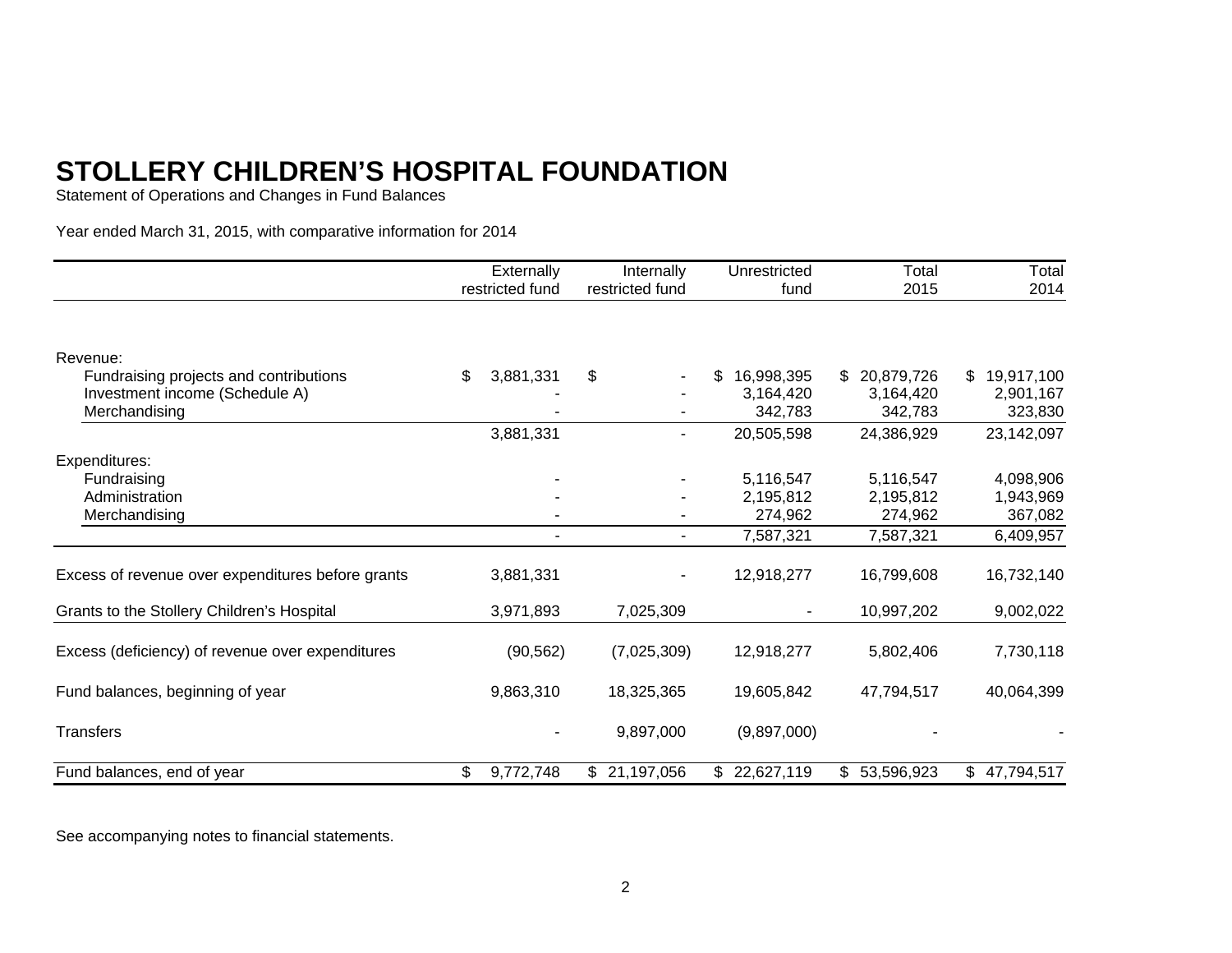Statement of Cash Flows

Year ended March 31, 2015, with comparative information for 2014

|                                               | 2015             | 2014             |
|-----------------------------------------------|------------------|------------------|
| Cash provided by (used in):                   |                  |                  |
| Operations:                                   |                  |                  |
| Excess of revenue over expenditures           | \$<br>5,802,406  | \$<br>7,730,118  |
| Amortization of capital assets                | 49,650           | 43,161           |
| Realized gain on portfolio investments        | (698, 559)       | (1,336,485)      |
| Unrealized gain on portfolio investments      | (1, 138, 751)    | (387, 922)       |
| Change in non-cash operating working capital: |                  |                  |
| Decrease (increase) in accounts receivable    | 247,509          | (267, 935)       |
| Decrease (increase) in prepaid expenses       | 106,978          | (32,033)         |
| Decrease (increase) in inventory              | (29, 699)        | 24,675           |
| Increase in long term receivable              | (4,505)          | (363, 311)       |
| Increase (decrease) in accounts               |                  |                  |
| payable and accrued liabilities               | (753, 310)       | 931,031          |
| Increase (decrease) in deferred revenue       | (136, 263)       | 1,763            |
|                                               | 3,445,456        | 6,343,062        |
| Cash flows from investing activities:         |                  |                  |
| Acquisition of portfolio investments, net     | (5,959,599)      | (814,008)        |
| Acquisition of capital assets                 | (92, 369)        | (14, 109)        |
|                                               | (6,051,968)      | (828, 117)       |
| Increase (decrease) in cash                   | (2,606,512)      | 5,514,945        |
| Cash, beginning of year                       | 14,421,513       | 8,906,568        |
| Cash, end of year                             | \$<br>11,815,001 | \$<br>14,421,513 |

See accompanying notes to financial statements.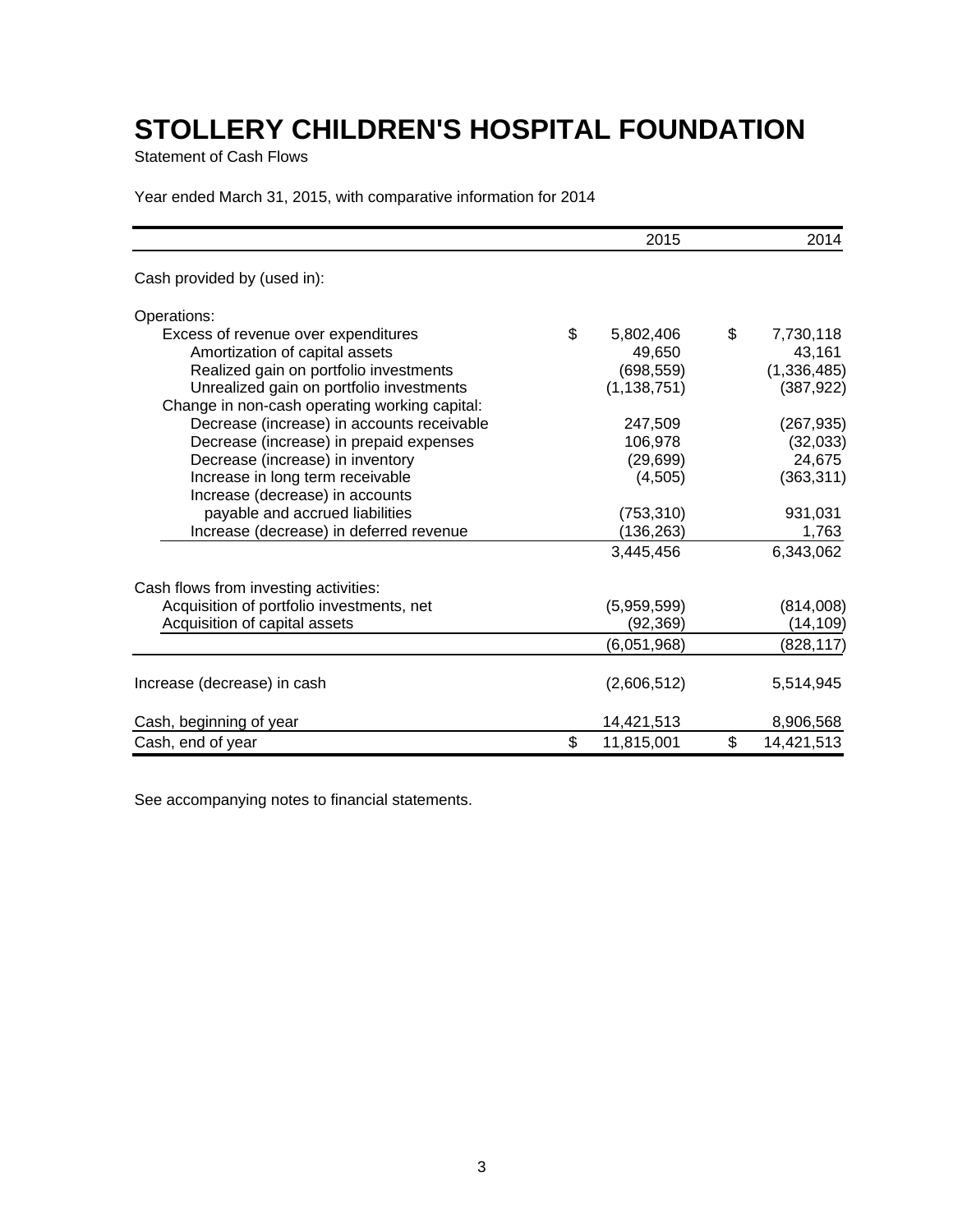Notes to Financial Statements

Year ended March 31, 2015

Stollery Children's Hospital Foundation (the "Foundation") operated under the authority of the Provincial General Hospitals Act until March 31, 1995 at which time the Foundation was continued under the Regional Health Authorities Foundations Regulation. The Foundation is registered with the Canada Revenue Agency as a charitable organization and is exempt from income taxes.

The mission of the Foundation is to raise money in support of the Stollery Children's Hospital (the "Hospital") in the pursuit of excellence in children's health care, to thank the donors who support the Foundation and to communicate to donors the impact of their donation on the lives of children and their families.

#### **1. Significant accounting policies:**

These financial statements have been prepared by management in accordance with Canadian accounting standards for not-for-profit organizations in Part III of the CPA Canada Handbook.

(a) Fund accounting:

The Foundation follows the restricted fund method of accounting for contributions. The following funds have been established for financial reporting purposes:

- i) Unrestricted fund consists of donations and investment income upon which no restrictions have been imposed by the donors or the Board of Directors (the "Board"). These funds are managed in accordance with general Board policies and may be internally restricted through Board motion.
- ii) Internally restricted fund consists of funds upon which restrictions have been imposed by the Board. These funds represent donations and income that were initially unrestricted but upon which the Board has placed restrictions for specific priority programs at the Hospital.
- iii) Externally restricted fund consists of funds which restrictions have been imposed by the donor.
- (b) Inventory:

Inventory consists of items held for resale and is valued at the lower of cost, measured on a first-in, first-out basis, and replacement cost. Merchandising expense represents the cost of inventory sold during the year.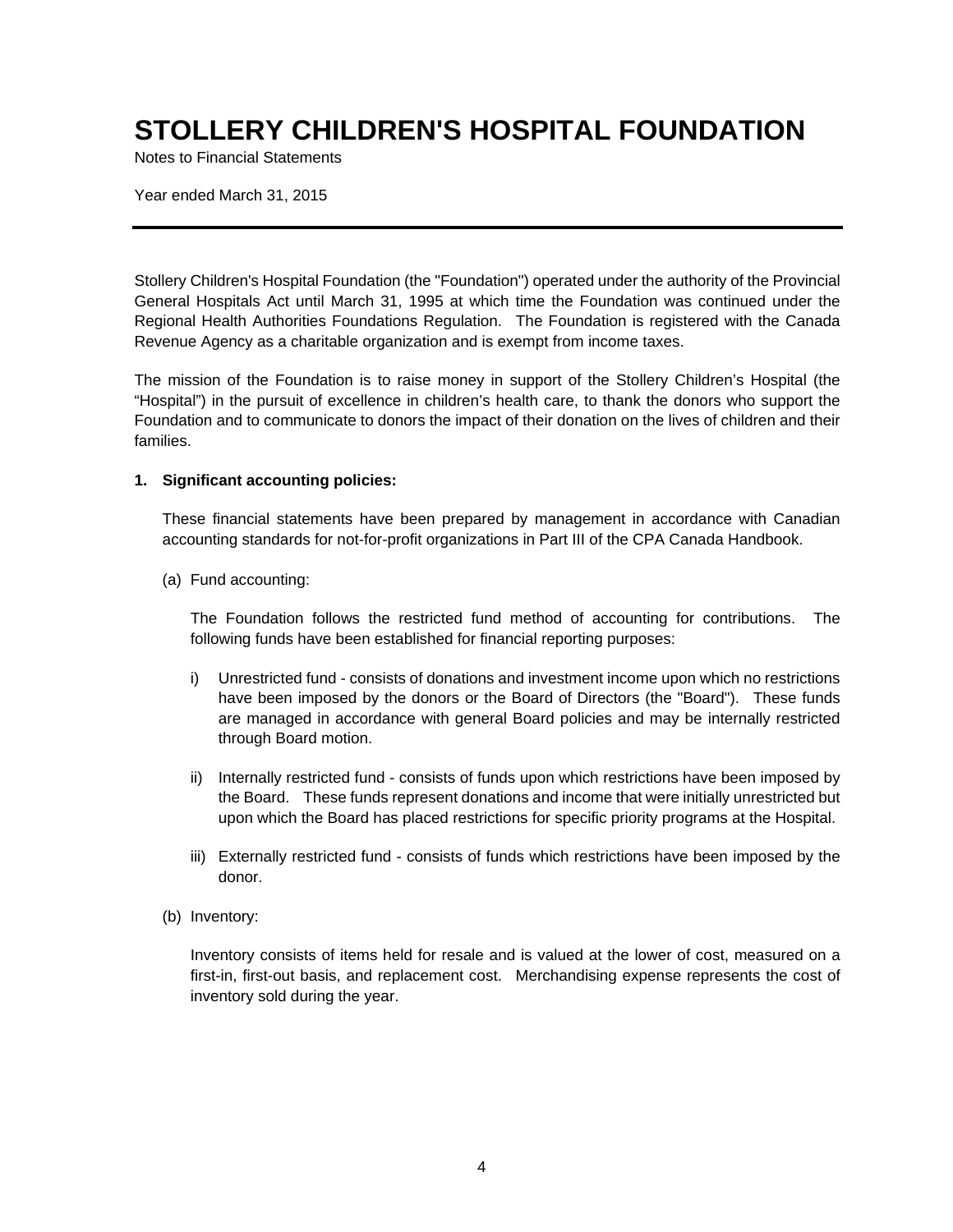Notes to Financial Statements (continued)

Year ended March 31, 2015

#### **1. Significant accounting policies (continued):**

(c) Capital assets:

Purchased capital assets are recorded at cost. Contributed capital assets are recorded at their fair market value at the date of contribution. Repairs and maintenance costs are expensed as incurred. Betterments which extend the useful life of an asset are capitalized. When a capital asset no longer contributes to the Foundation's ability to provide services, its carrying amount is written down to its residual value. Capital assets include works of art which are not subject to amortization.

Capital assets are amortized on a straight-line basis as follows:

| Equipment              | 3 years  |
|------------------------|----------|
| Furniture and fixtures | 10 years |
| Computer software      | 3 years  |
| Leasehold improvements | 5 years  |

#### (d) Revenue recognition:

Externally restricted contributions are recognized as revenue of the externally restricted fund in the year received or receivable if the amount to be received can be reasonably estimated and collection is reasonably assured.

Unrestricted contributions are recognized as revenue when received or receivable if the amount to be received can be reasonably estimated and collection is reasonably assured.

Investment income is recognized as revenue of the unrestricted fund when earned.

Fundraising and merchandising revenue are recognized in the year in which the event is held or goods are sold.

(e) Contributed materials and services:

Contributed materials and services are recorded at fair value when they would have otherwise been purchased and when a fair value can be reasonable estimated. Contributed services of volunteers are not recognized in these financial statements as their fair value cannot be reasonably determined.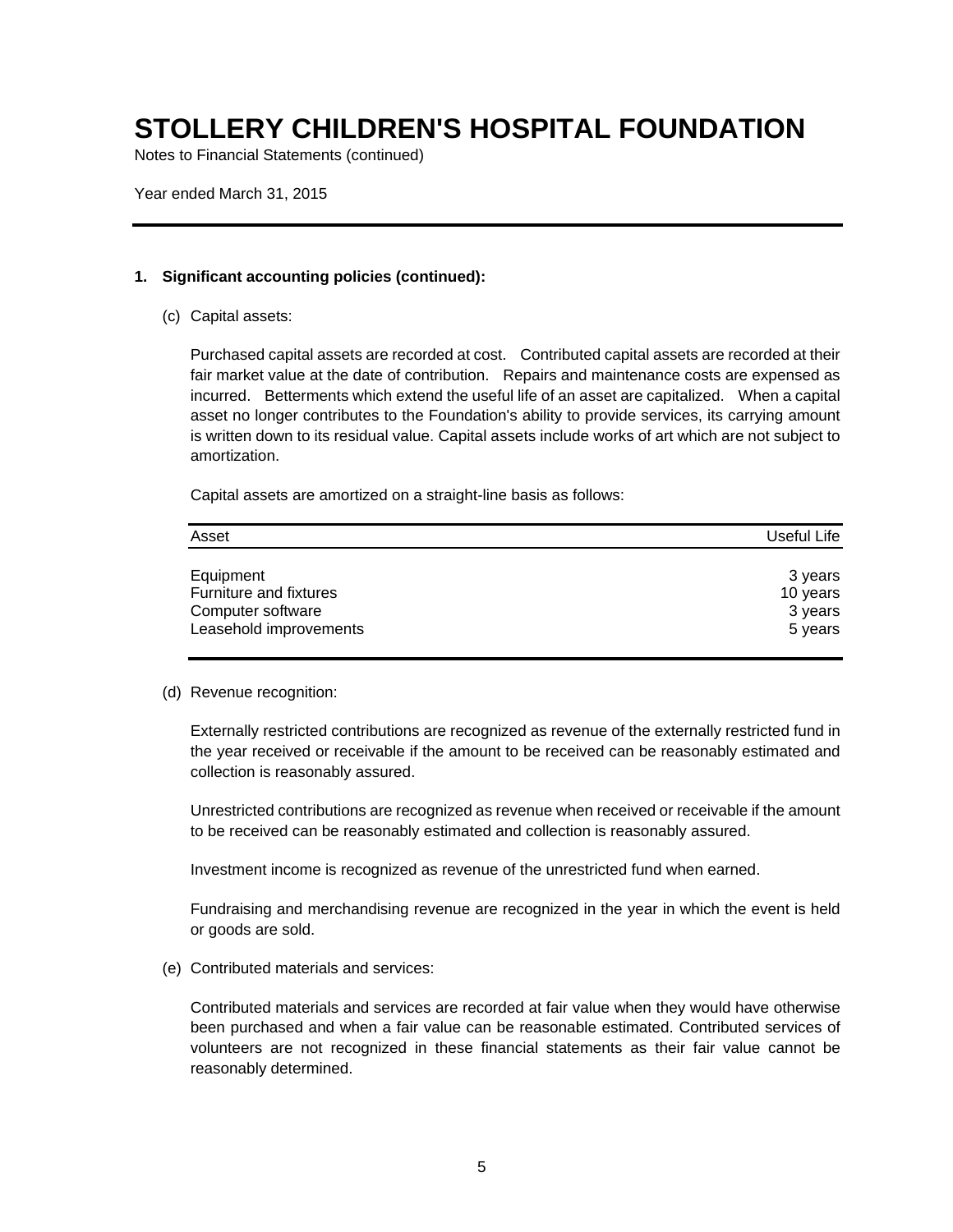Notes to Financial Statements (continued)

Year ended March 31, 2015

#### **1. Significant accounting policies (continued):**

(f) Financial instruments:

Financial instruments are recorded at fair value on initial recognition. Freestanding derivative instruments that are not in a qualifying hedging relationship and equity instruments that are quoted in an active market are subsequently measured at fair value. The Foundation does not use derivative financial instruments to alter the effects of market interest or foreign exchange fluctuations. All other financial instruments are subsequently recorded at cost or amortized cost, unless management has elected to carry the instruments at fair value. The Foundation has elected to carry its fixed-income instruments at fair value.

Transaction costs incurred on the acquisition of financial instruments measured subsequently at fair value are expensed as incurred. All other financial instruments are adjusted by transaction costs incurred on acquisition and financing costs, which are amortized using the straight-line method.

Financial assets are assessed for impairment on an annual basis at the end of the fiscal year if there are indicators of impairment. If there is an indicator of impairment, the Foundation determines if there is a significant adverse change in the expected amount or timing of future cash flows from the financial asset. If there is a significant adverse change in the expected cash flows, the carrying value of the financial asset is reduced to the highest of the present value of the expected cash flows, the amount that could be realized from selling the financial asset or the amount the Foundation expects to realize by exercising its right to any collateral. If events and circumstances reverse in a future period, an impairment loss will be reversed to the extent of the improvement, not exceeding the initial carrying value.

(g) Use of estimates:

The preparation of financial statements requires management to make estimates and assumptions that affect the reported amounts of assets and liabilities and disclosure of contingent assets and liabilities at the date of the financial statements and the reported amounts of revenues and expenses during the year. Actual results could differ from those estimates.

(h) Employee future benefits:

The Foundation participates in the Local Authorities Pension Plan, which is a multi-employer defined benefit pension plan. As it is not practicable to separate the information in the plan that relates to the Foundation, it is accounted for as a defined contribution plan.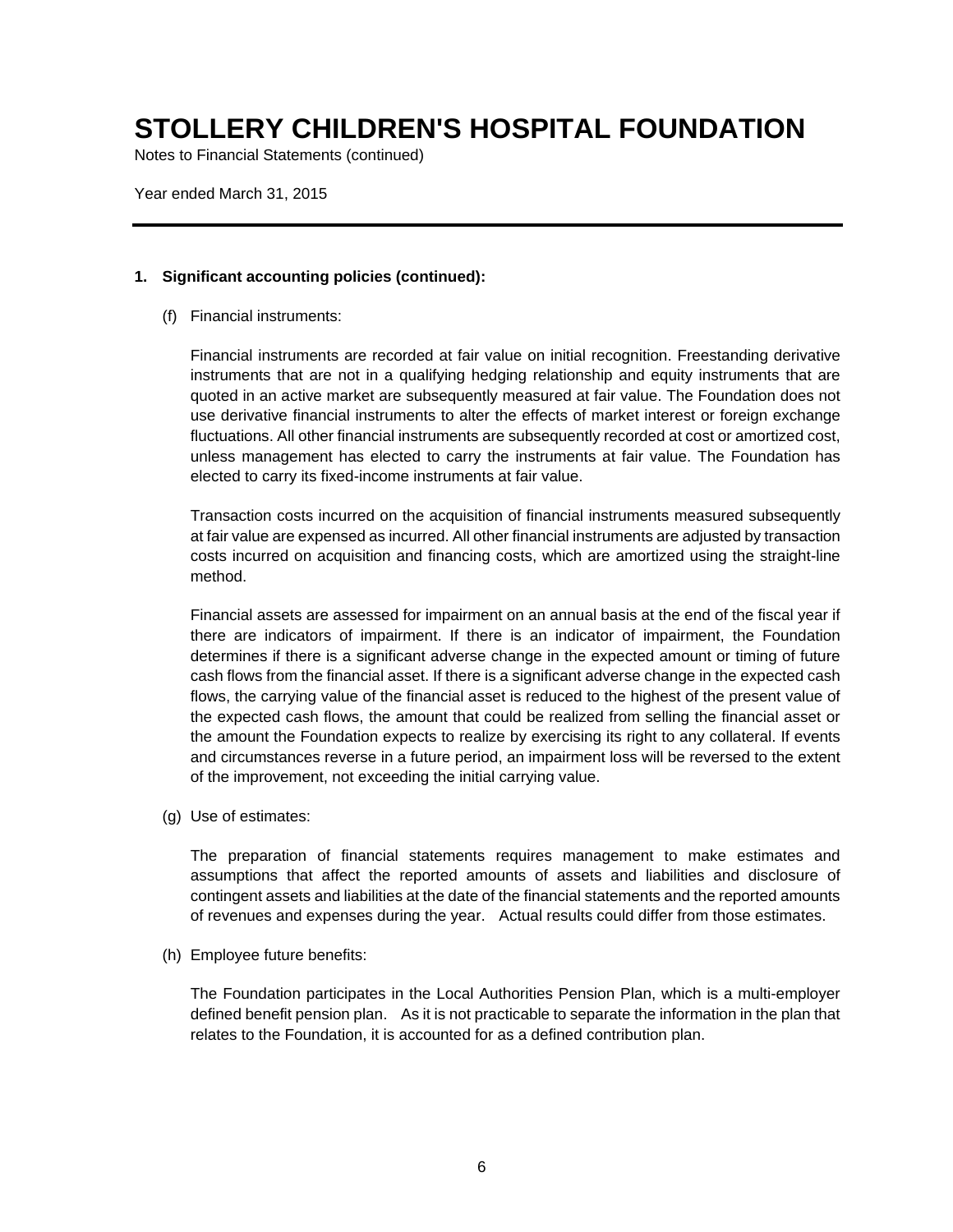Notes to Financial Statements (continued)

Year ended March 31, 2015

#### **2. Portfolio investments:**

|                                        | 2015             | 2014             |
|----------------------------------------|------------------|------------------|
| Fixed-income, measured at fair value:  |                  |                  |
| Government and government backed bonds | \$<br>15,398,597 | \$<br>8,186,608  |
| Corporate bonds                        | 11,333,341       | 11,362,176       |
|                                        | 26,731,938       | 19,548,784       |
| Equities, measured at fair value:      |                  |                  |
| Canadian                               | 6,592,106        | 6,641,556        |
| <b>United States</b>                   | 5,609,073        | 4,235,571        |
| International                          | 1,443,927        | 1,435,762        |
|                                        | 13,645,106       | 12,312,889       |
| Cash and equivalents                   | 1,689,923        | 2,408,386        |
|                                        | \$<br>42,066,967 | \$<br>34,270,059 |

Government and government backed bonds carry coupon rates of 0.50% to 3.35% (2014 - 0.97% to 3.25%) with maturity dates from June 2015 to October 2029 and a principal amount of \$14,914,606 (2014 - \$8,102,727).

Corporate bonds carry coupon rates of 0.90% to 5.27% (2014 - 1.10% to 6.09%) with maturity dates from May 2015 to July 2028 and a principal amount of \$10,953,145 (2014 - \$11,236,847).

Approximately 18% (2014 – 29%) of the fixed-income investments mature within the next fiscal year, 53% (2014 - 17%) mature within the next two to five years and the balance mature after 5 years.

Equities are comprised of publicly traded equities in Canadian, United States and International corporations.

Cash and equivalents are represented by cash on deposit with the Investment Broker for future investment purchases.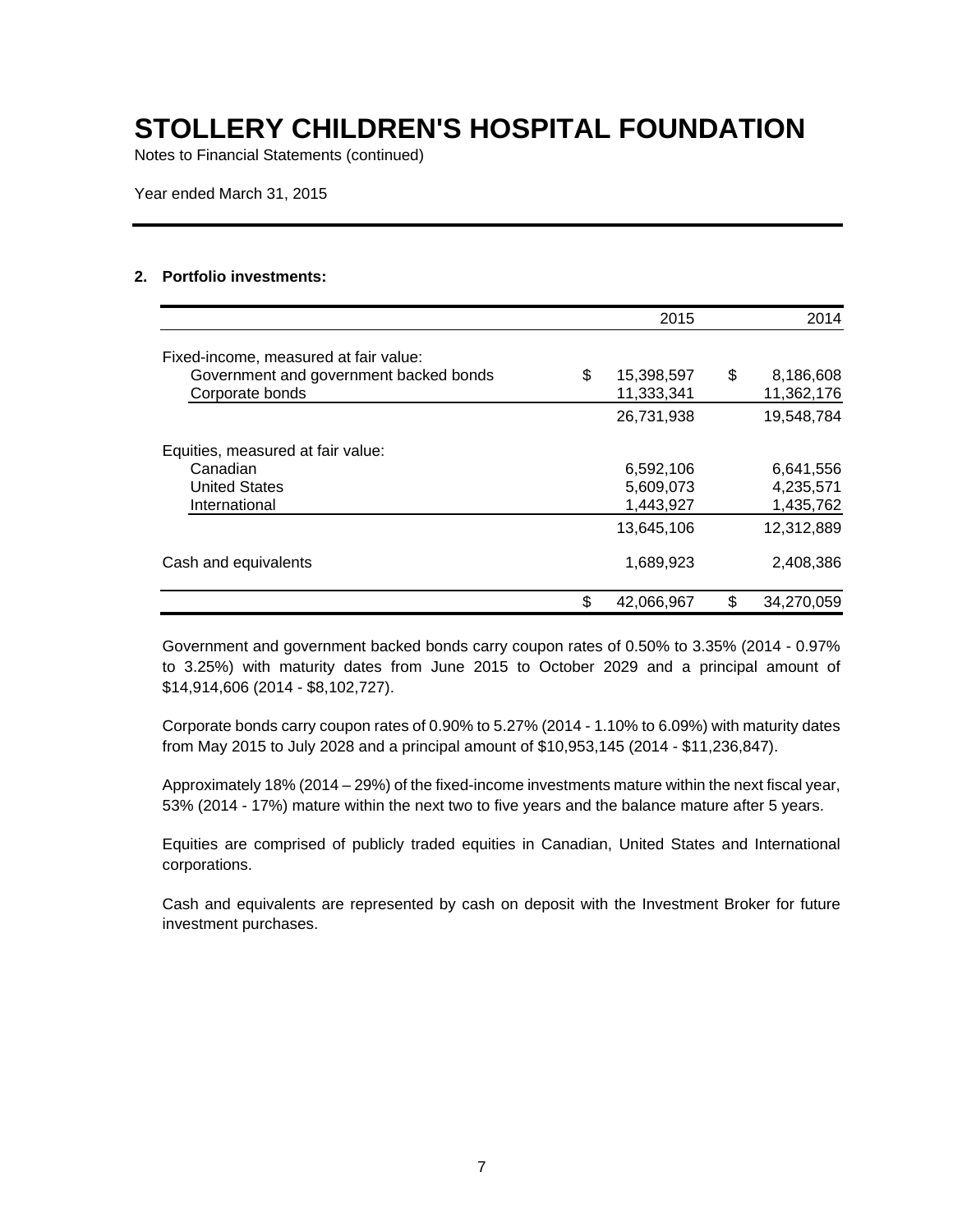Notes to Financial Statements (continued)

Year ended March 31, 2015

#### **3. Capital assets:**

|                                                                                                    |                                                         |                                               | 2015                                       | 2014                            |
|----------------------------------------------------------------------------------------------------|---------------------------------------------------------|-----------------------------------------------|--------------------------------------------|---------------------------------|
|                                                                                                    | Cost                                                    | Accumulated<br>amortization                   | Net book<br>value                          | Net book<br>value               |
| Equipment<br>Furniture and fixtures<br>Computer software<br>Leasehold improvements<br>Works of art | \$<br>231,944<br>162,378<br>168,213<br>31,913<br>50,000 | \$<br>194,531<br>147,994<br>158,176<br>31.913 | \$<br>37,413<br>14,384<br>10,037<br>50,000 | \$<br>9,230<br>26,575<br>33,310 |
|                                                                                                    | \$<br>644,448                                           | \$<br>532,614                                 | \$<br>111,834                              | \$<br>69,115                    |

Amortization of \$49,650 is included in administration expenditures (2014 - \$43,161).

#### **4. Commitments:**

a) The Foundation is committed to future annual operating lease payments for office equipment as follows:

| 2016       | \$<br>20,032 |
|------------|--------------|
| 2017       | 16,981       |
| 2018       | 9,465        |
| 2019       | 9,465        |
| 2020       | 9,465        |
| Thereafter | 4,733        |
|            |              |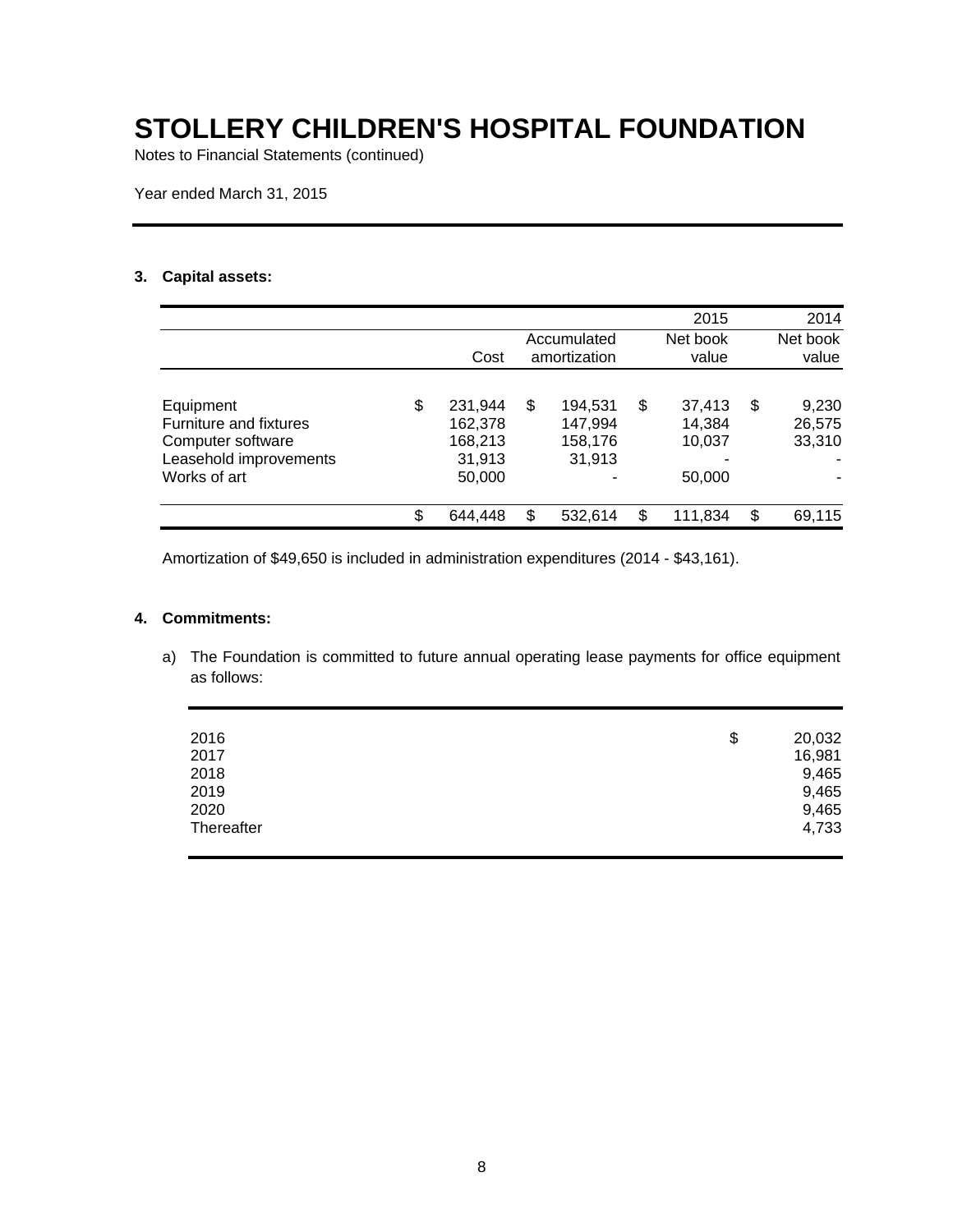Notes to Financial Statements (continued)

Year ended March 31, 2015

#### **4. Commitments (continued):**

b) The Foundation has approved cumulative funding commitments of \$21,197,056 (2014 - \$18,325,365) which will be carried forward to future years.

Included within the approved cumulative funding commitments, the Foundation has an arrangement to provide financial support for research, training and infrastructure in the area of women and children's health. The Foundation approved a funding commitment of up to \$30 million to be remitted in annual payments of approximately \$3 million over a ten year period ending in 2016. As at March 31, 2015, the Foundation has future funding commitments related to this arrangement of \$3,115,150 (2014 - \$6,935,150).

c) The Foundation has received pledges of \$5,117,800 (2014 - \$2,677,823) from donors which have not been recognized as revenue at year-end. Payment of the amounts pledged is expected by the Foundation as follows:

| 2016       | \$<br>1,742,382 |
|------------|-----------------|
| 2017       | 1,557,468       |
| 2018       | 772,950         |
| 2019       | 495,000         |
| Thereafter | 550,000         |
|            |                 |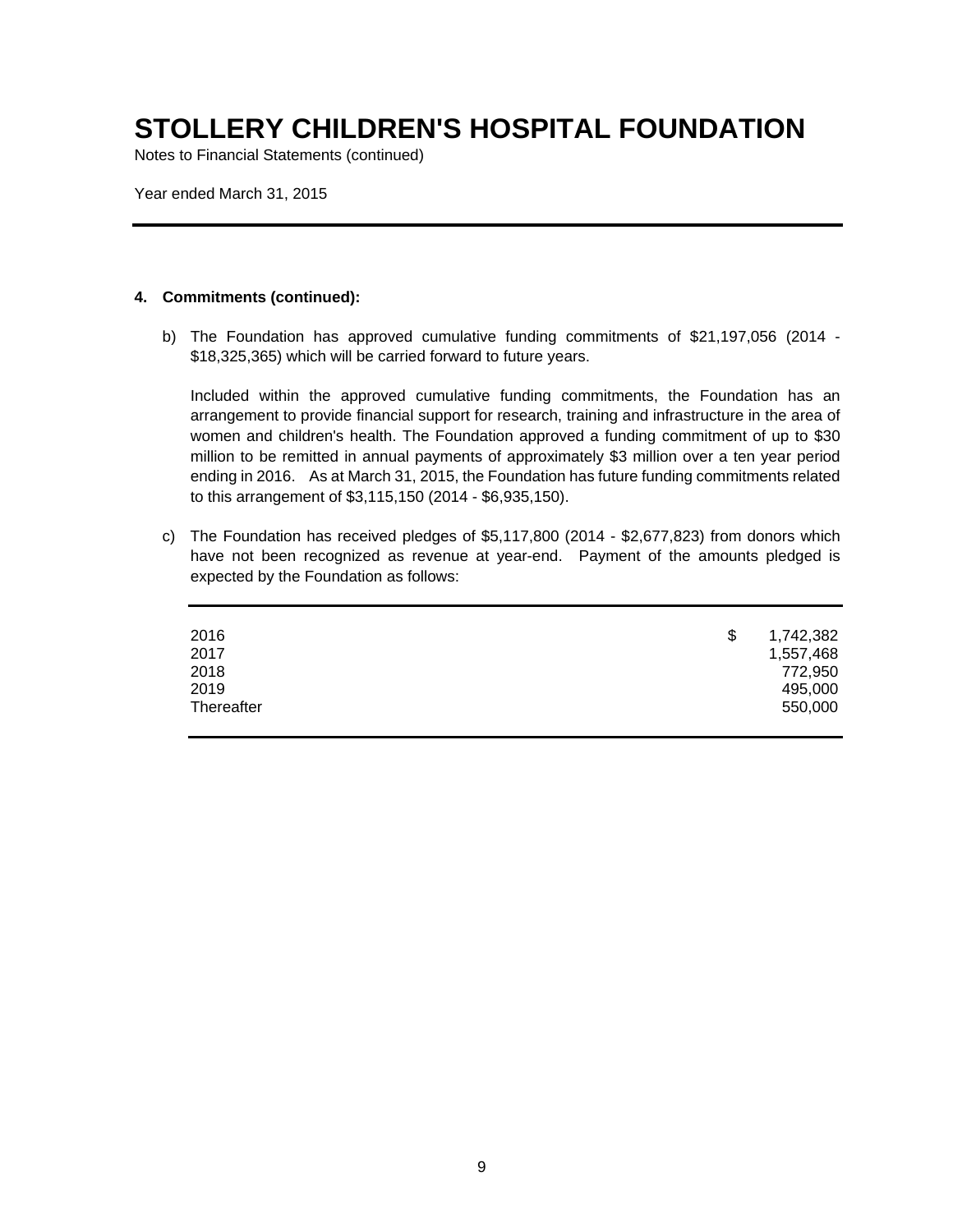Notes to Financial Statements (continued)

Year ended March 31, 2015

#### **5. Employee future benefits:**

All eligible employees of the Foundation participate in the Local Authorities Pension Plan (LAPP) under the Public Sector Pension Plans Act. Contribution requirements for the Foundation are as follows:

|                                                                                              |          | 2015      |          | 2014      |  |  |
|----------------------------------------------------------------------------------------------|----------|-----------|----------|-----------|--|--|
|                                                                                              | April -  | January - | April -  | January - |  |  |
|                                                                                              | December | March     | December | March     |  |  |
| Employer                                                                                     |          |           |          |           |  |  |
| Pensionable earnings up to<br>the maximum under the<br>Canada Pension Plan                   | 11.39%   | 11.39%    | 10.43%   | 11.39%    |  |  |
| Pensionable earnings in<br>excess of the maximum<br>under the Canada<br><b>Pension Plans</b> | 15.84%   | 15.84%    | 14.47%   | 15.84%    |  |  |
| Employee<br>Pensionable earnings up to<br>the maximum under the                              |          |           |          |           |  |  |
| Canada Pension Plan<br>Pensionable earnings in<br>excess of the maximum<br>under the Canada  | 10.39%   | 10.39%    | 9.43%    | 10.39%    |  |  |
| Pension Plan                                                                                 | 14.84%   | 14.84%    | 13.47%   | 14.84%    |  |  |

Information for the year ended December 31, 2014 was not available at the time of preparing these financial statements. At December 31, 2013, the LAPP disclosed an actuarial deficiency of \$4.861 billion. The Foundation contributed a total of \$312,196 for the year ended March 31, 2015 (2014 - \$243,005), which has been recorded as an expenditure in the statement of operations.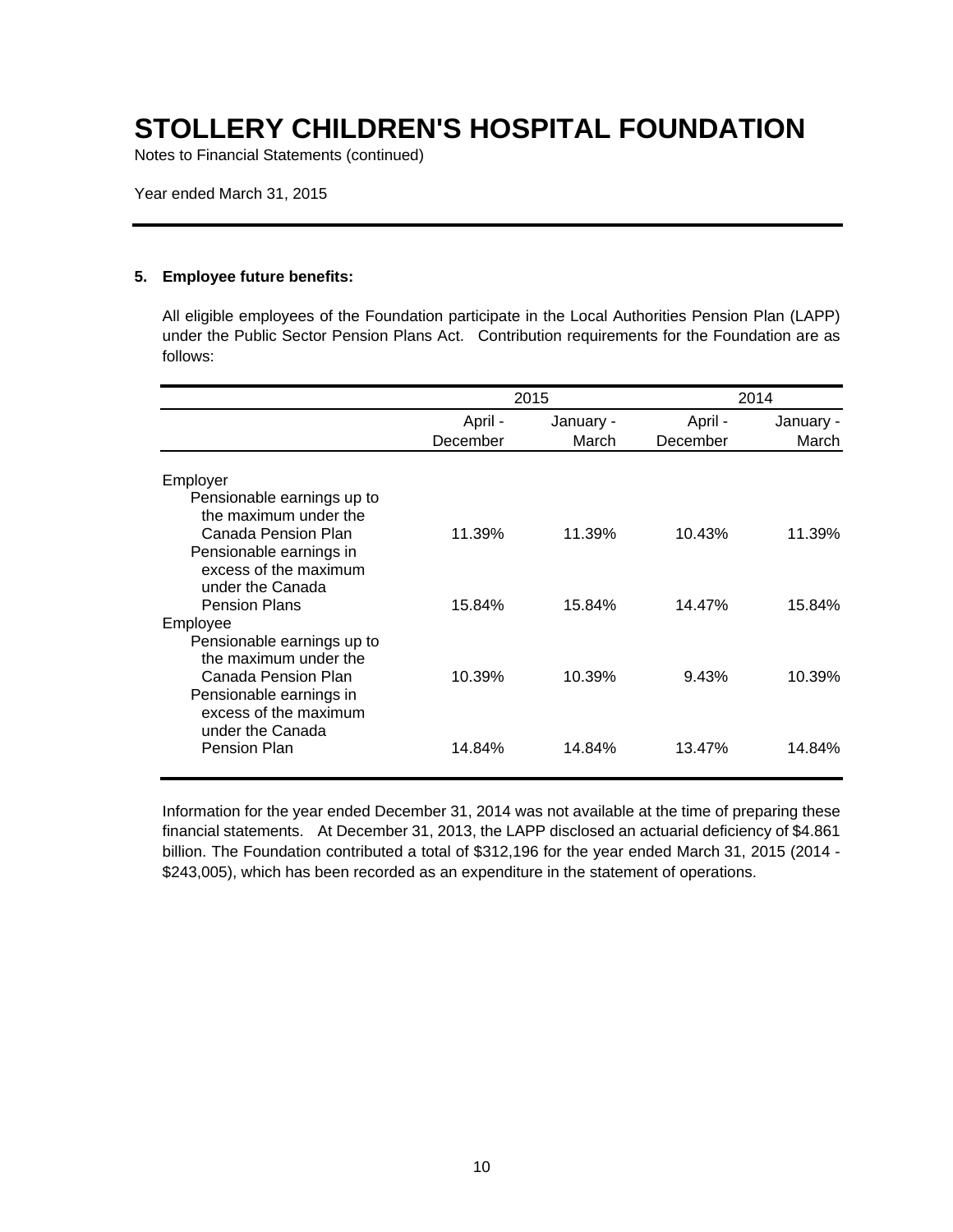Notes to Financial Statements (continued)

Year ended March 31, 2015

#### **6. Related party transactions:**

The Foundation provides donations of money and services to the Hospital. These donations allow the Hospital to provide health services not funded from other sources.

Accommodation, furnishings and certain other overhead costs incurred in the administration of the Foundation provided by the Hospital and Alberta Health Services are not reasonably estimable and consequently are not reflected in these financial statements.

At March 31, 2015, accounts payable and accrued liabilities include \$243,901 (2014 - \$855,958) due to Alberta Health Services.

#### **7. Additional information to comply with the disclosure requirement of the Charitable Fund Raising Act and Regulation:**

In the current year, \$1,913,788 (2014 - \$1,844,941) was paid to employees whose principal duties involve fundraising. No amounts (2014 - \$nil) were paid as remuneration to a fundraising business, including any expenses or fees paid by the Foundation on behalf of the fundraising business or as reimbursements to the fundraising business.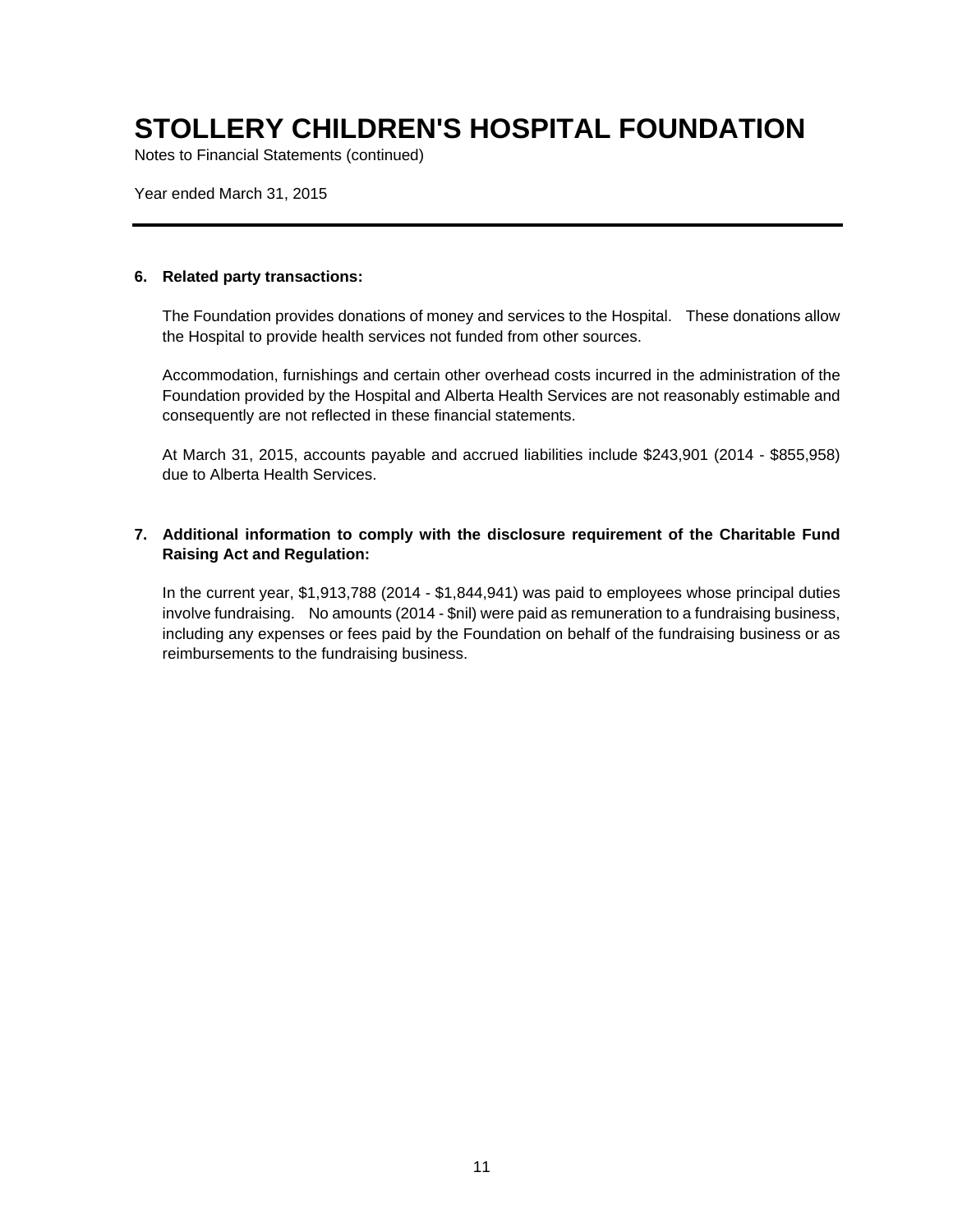Notes to Financial Statements (continued)

Year ended March 31, 2015

#### **8. Financial risks:**

Income and financial returns on investments are exposed to credit and price risk. Credit risk relates to the possibility that a loss may occur from the failure of another party to perform according to the terms of the contract. Price risk is comprised of interest rate, foreign exchange and market risk. Interest rate risk relates to the possibility that investments will change in value due to fluctuations in interest rates. Market and foreign exchange risk relates to the possibility that investments will change in value due to future fluctuations in market prices and foreign exchanges rates.

These risks are managed by the Foundation's investment policies, which prescribe the investment asset mix including the degree of liquidity and concentration and the amount of foreign content.

Changes in interest rates and credit ratings are the main cause of changes in the fair value of government securities and corporate bonds resulting in a favorable or unfavorable variance compared to book value. Credit risk is mitigated by investing in government securities and corporate bonds with a rating of A or better and diversifying the securities between government, government backed and corporate issuers. Interest rate risk is mitigated by managing maturity dates and payment frequency. The Foundation limits credit risk associated with other financial assets by dealing with counterparties that it believes are creditworthy. The fair value of equities is impacted by price risk.

The Foundation does not use derivative instruments to alter the effects of interest, market and foreign exchange risks.